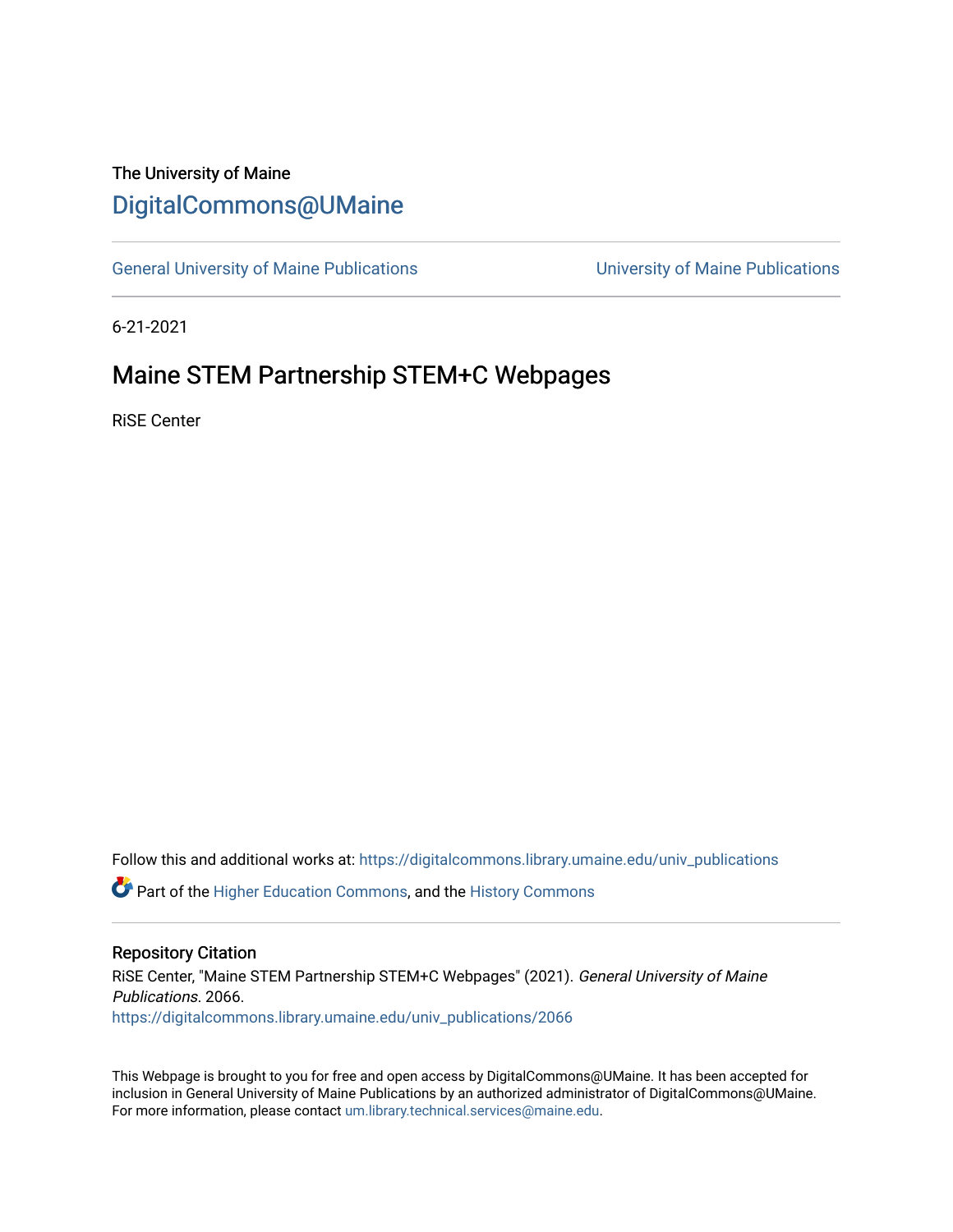



f '# **a**  LOG IN

Search ...

HOME ABOUT PROFESSIONAL LEARNING RESOURCES RESEARCH v EVENTS NEWS CONTACT DONATE

# **STEM+C**

Integrating Computing into Science Teaching and Leaming in Grades 6-8: A Diverse Partnership to Develop an Evidence-Guided Model to Serve Rural Communities



# **About Our Project**

In the fall of 2018, the RiSE Center was awarded \$1.25 M to study how computer science can be successfully integrated into science instruction at the middle school level. This research study is a 3 year project during which 30 middle school science teachers will partner with researchers and staff at the RiSE Center to develop and implement science modules that include an integrated computer science component. Our hope is to gain an understanding of how computer science can be taught within a science program in a way that supports student learning in both the science discipline and computer science in addition to identifying what supports are needed to help teachers integrate computer science into their instruction successfully.



# **OUR TEAM**

Leadership

Advisory Board

Partnering Schools



MCKAY, PI MILLAY

**Director of the Coordinator,** 



SUSAN LAURA

**Professor of Project Research Physics and and Evaluation Maine Center for Maine Center for Research in STEM Research in STEM Education (RiSE Education (RiSE**  Center). Center). **University of University of Maine (UMaine} Maine (UMaine}** 



MARINA VAN MITCHELL JIM FRATINI,

Maine Center for Chemistry, and Hermon Middle **Research in STEM** RISE Center School Education (RiSE **Member. UMaine**  Center). **University of**  Maine (UMaine)



DER EB BRUCE, CO-Pl CO-Pl







**SARA** LINDSAY, CO-Pl

**Associate Professor. School of Marine Sciences. and RiSE Center Member. UMaine** 









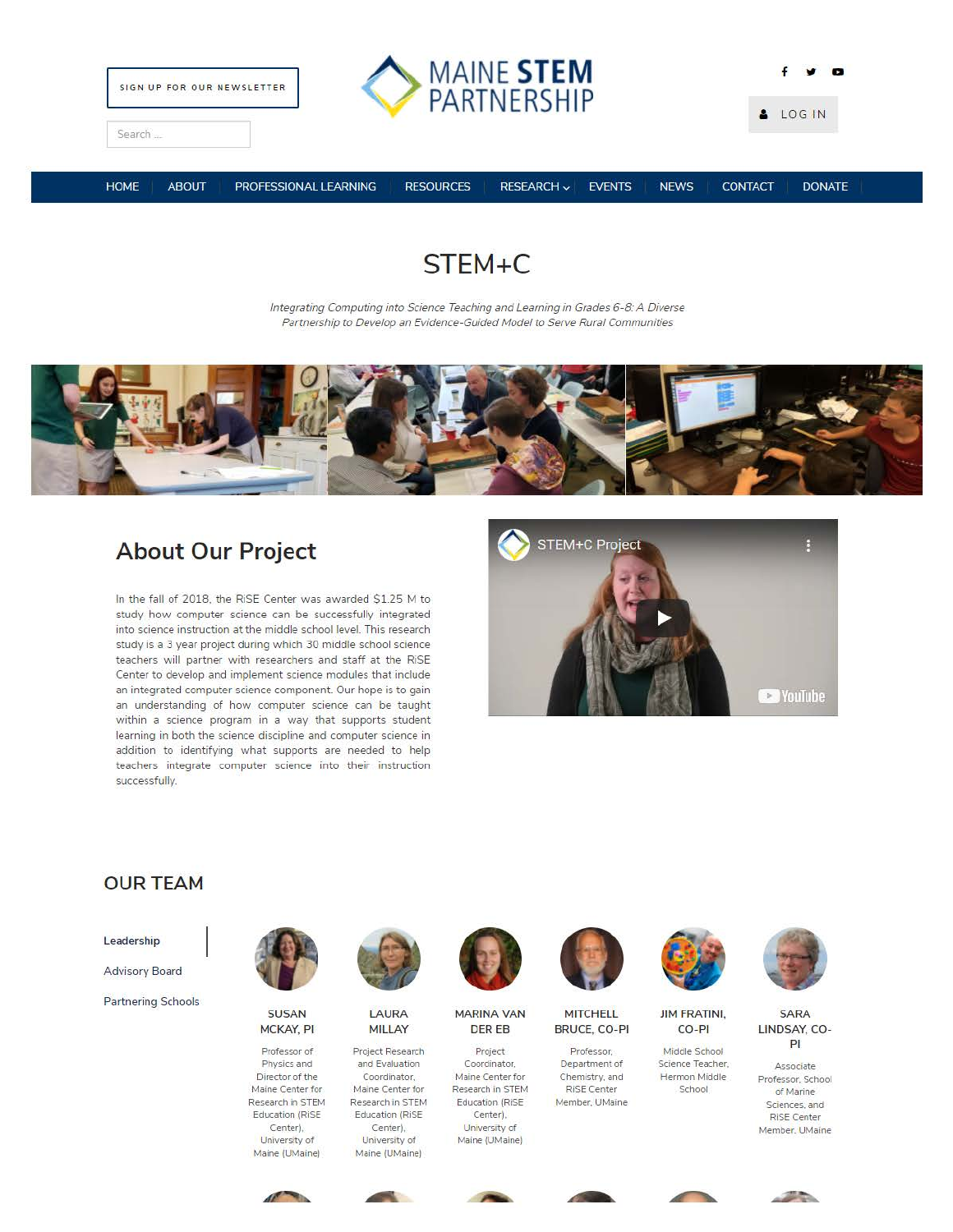



Pl **Professor of Spatial Informatics and** 





**Regional School informatics.**<br>Unit 34 **School of** 



**School of** Computing and **lnbrmation Science, University of Maine** 







CONNIE ANDRE BETH<br>HOLDEN KHALIL MUNCE

**Developmental Professor of Learning and**  Mathematics and Chemical and Resource<br>
Science, Biomedical Coordinator Science, Biomedical Coordinator,<br>
University of Engineering, Maine Center fr **Lab. University of** Center).

KHALIL MUNCEY

**Professor of Associate Professional University of Engineering. Maine Center for Mainter Compulse August 2 Research in STEM Compulse AUGUST 2 Research in STEM**  $\overline{E}$ Education (RiSE) **Maine University of Maine** 



KATIE WRIGHT

**M iddle School Science Teacher. Houlton Middle**  School

## **PROJECT TIMELINE**

This is a 3 year project that began in September of 2018. Districts part icipating in the project have been randomly assigned to either Cohort 1 or Cohort 2. Participation for both cohorts is laid out below.

|                    | <b>COHORT 1</b>                                                                                    | <b>COHORT 2</b>                                                                 |
|--------------------|----------------------------------------------------------------------------------------------------|---------------------------------------------------------------------------------|
| SPRING 2019        | Spring Cohort Meeting: May 18, 9AM - 3PM<br>Spring Cohort Meeting: June 1, 9AM - 3PM               | No Participation                                                                |
| <b>SUMMER 2019</b> | Content Immersion in Computer Science: July<br>$8 - 11$<br>Integrated Module Design: July 22-24    | No Participation                                                                |
| <b>FALL 2019</b>   | <b>Pilot Integrated Unit</b><br>Attend two cohort meetings<br>Attend Fall Summit: November 22 & 23 | Teach standard units<br>Attend two cohort meetings<br><b>Attend Fall Summit</b> |
| SPRING 2020        | Pilot Integrated Unit<br>Attend two cohort meetings                                                | Teach standard units<br>Attend two cohort meetings                              |
| <b>SUMMER 2020</b> | Content Immersion in Computer Science<br>Integrated Module Modification                            | Content Immersion in Computer Science<br>Integrated Module Modification         |
| <b>FALL 2020</b>   | Pilot Integrated Unit<br>Attend two cohort meetings                                                | Pilot Integrated Unit<br>Attend two cohort meetings                             |
| SPRING 2021        | Pilot Integrated Unit<br>Attend two cohort meetings                                                | Pilot Integrated Unit<br>Attend two cohort meetings                             |
| <b>SUMMER 2021</b> | Integrated Module Modification                                                                     | Integrated Module Modification                                                  |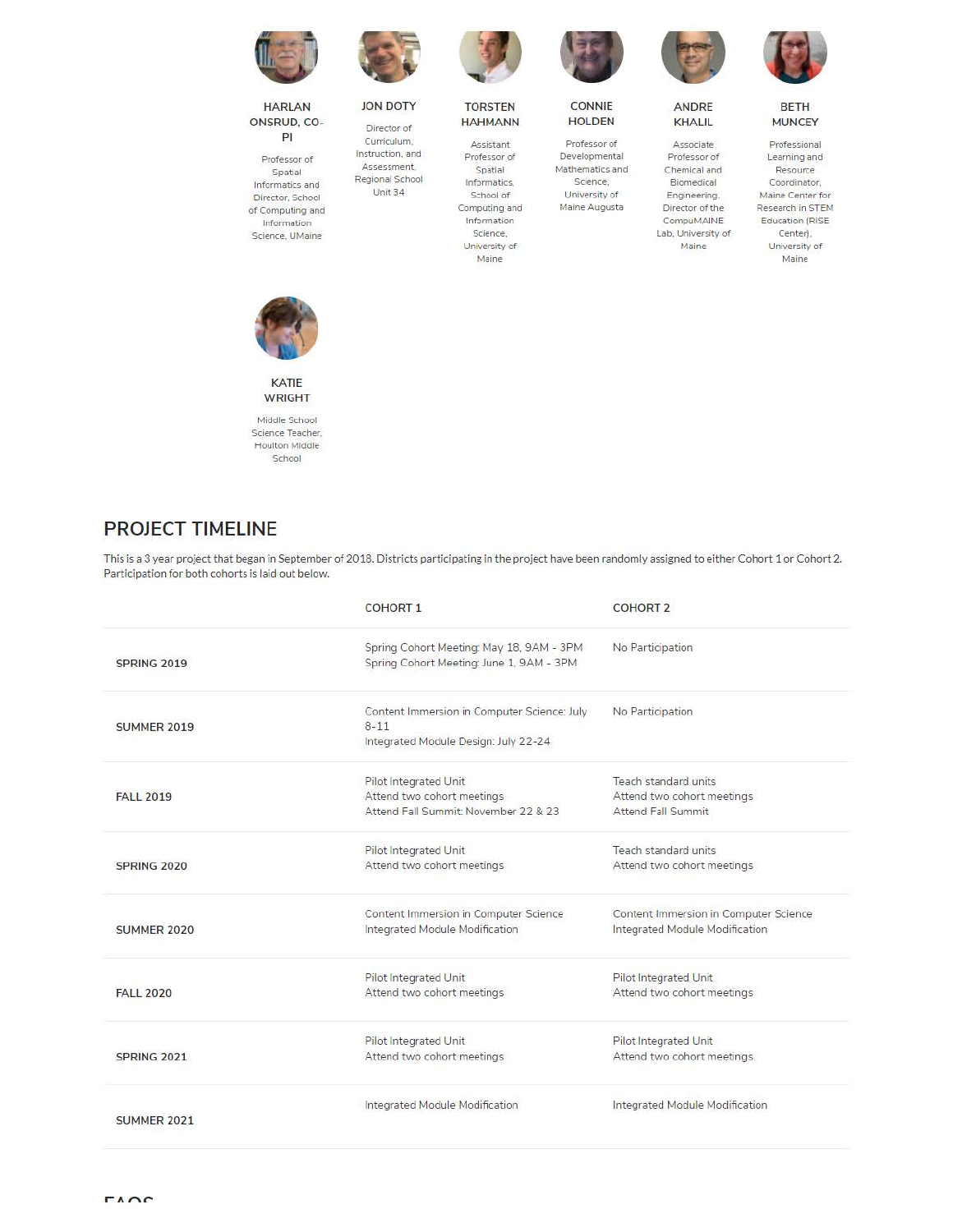### **THY<sub>2</sub>**

- + Are the integrated units compatible with different technology (Computers, iPads, Chromebooks)?
- + What are RiSE materials?
- + What units will be chosen?
- + Are the computer science materials provided?
- + Where and when will meetings be held?

#### STEM+C Community Members! Log in to view your community page and team **resources.**

 $LOG$  IN  $\rightarrow$ 



This work is supported by the National Science Foundation under Grant No. 1842359. Any opinions. findings. and conclusions or recommendations expressed in this material are those of the author(s) and do not necessarily reflect the views of the National Science Foundation.

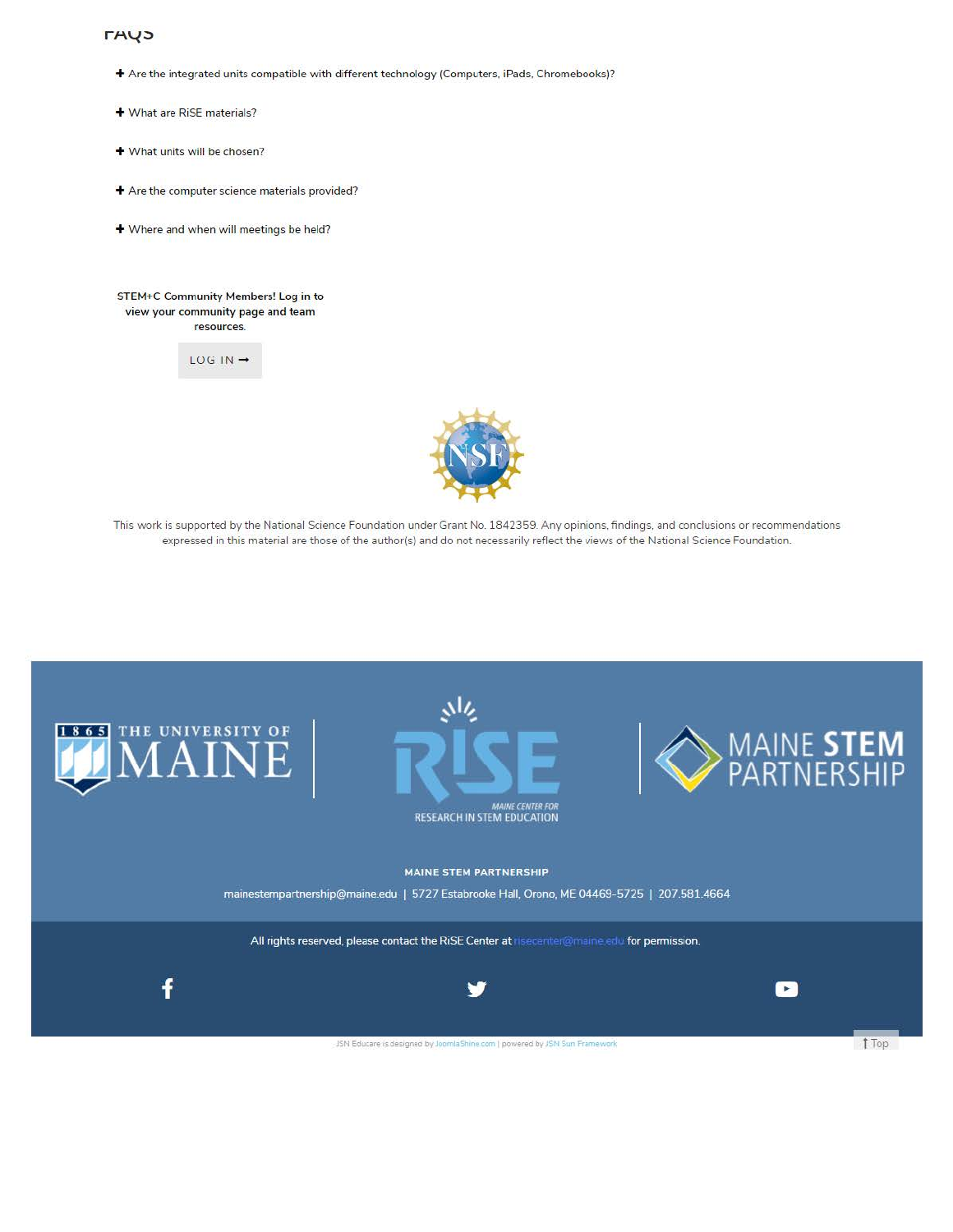

# **INSPIRES**

Leveraging Intelligent Informatics and Smart Data for Improved Understanding of Northern Forest Ecosystem Resilience

Starting in fall of 2020, eight teachers and five researchers from the RiSE Center will work together to develop lessons for the classroom focused on forestry and Quantitative Reasoning in Context (QRC). This work will be done as apart of a larger grant awarded to a three state partnership between Maine. Vermont, and New Hampshire focused on researching the Northern Forest Region. This project will focus on one of the four project themes exploring how to support students' quantitative reasoning skills in the context of forestry.

Learn more about the broader INSPIRES research! -



This project is divided into four themes focused on different aspects of gathering. analyzing and utilizing data collected from across the Northern Forest Region. We will be leading the work within theme 4.

> Theme 1: Advanced Sensing & Computing Technologies Theme 2: Environmental Informatics & Analytics Theme 3: Integrated Ecological Modeling Theme 4: Quantitative Reasoning in Context

# **THEME 4 RESEARCH QUESTIONS**

1. What types of knowledge and supports, including professional learning experiences, are helpful for teachers in teaching integrated modules to support student learning of quantitative reasoning in forestry contexts?

2. How does the design process contribute to teachers' knowledge and preparation to teach integrated modules?

3. In what ways do students benefit from the integrated modules?

## **THEME 4 TEAM MEMBERS**



SUSAN MCKAY

Professor of Physics, Founding Director, Maine Center for Research in STEM Education (RiSE  $C = 1$ 



### SARA LINDSAY

Associate Professor of Marine Science, RiSE Center Faculty University of Maine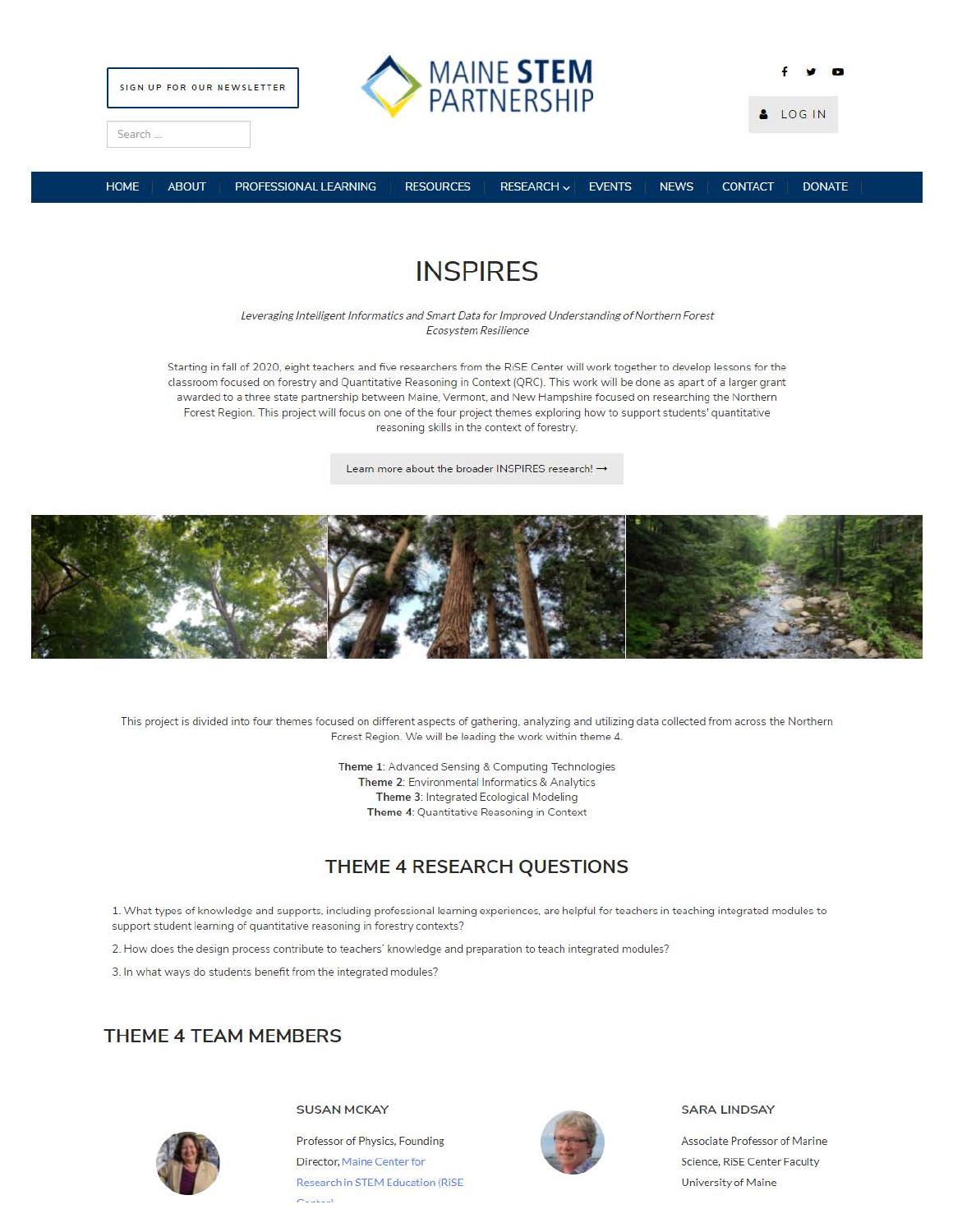Center) University of Maine



## **LAURA MILLAY**

University of Maine

Research and Evaluation

Coordinator, RISE Center Staff



### **LAURA NICKERSON**

Project Director, Leitzel Center University of New Hampshire



### **FRANZISKA PETERSON**

Assistant Professor of Mathematics, RISE Center Faculty University of Maine



### **REGINA TOOLIN**

Associate Professor of Education and Social Services University of Vermont



#### MARINA VAN DER EB

Maine STEM Partnership Coordinator, RISE Center Staff University of Maine

## **TEACHERS PARTNERS**



- **9** Heather Mitchell, Houlton High School Ruth Poland, Mount Desert Island High School
- R Kate Drummond, Skowhegan Area High School
- **9** Dylan Harry, Fryeburg Academy
- **9** Laurie Spooner, Van Buren District School
- **9** Susan Sieczkiewicz Linscott, Lee Academy
- 9 Stephen Adams, Windham High School
- **9** Amy Sidell, Hampden Academy

## **PROJECT PARTNERS**





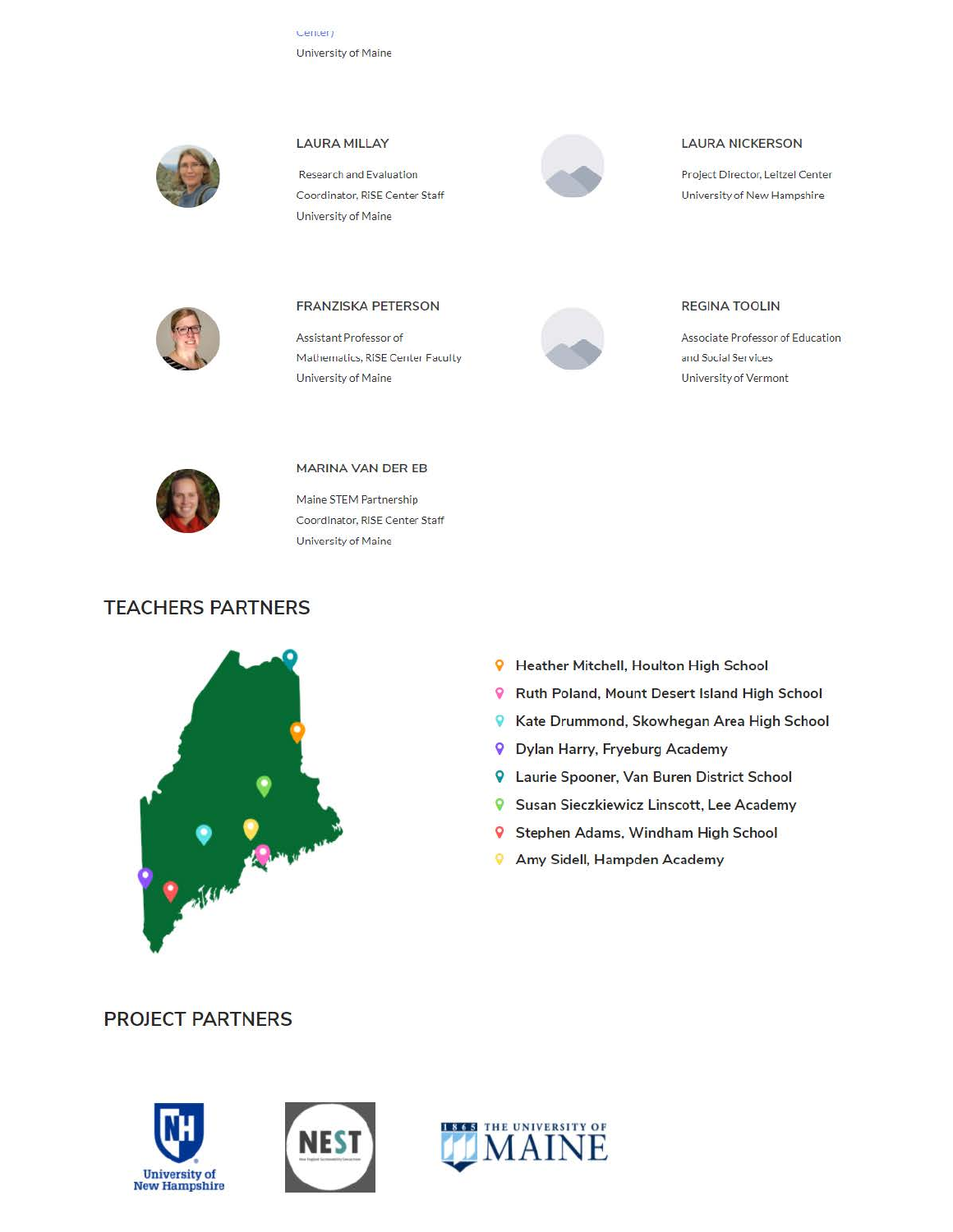



This work is supported by the National Science Foundation under Grant No. 1920908

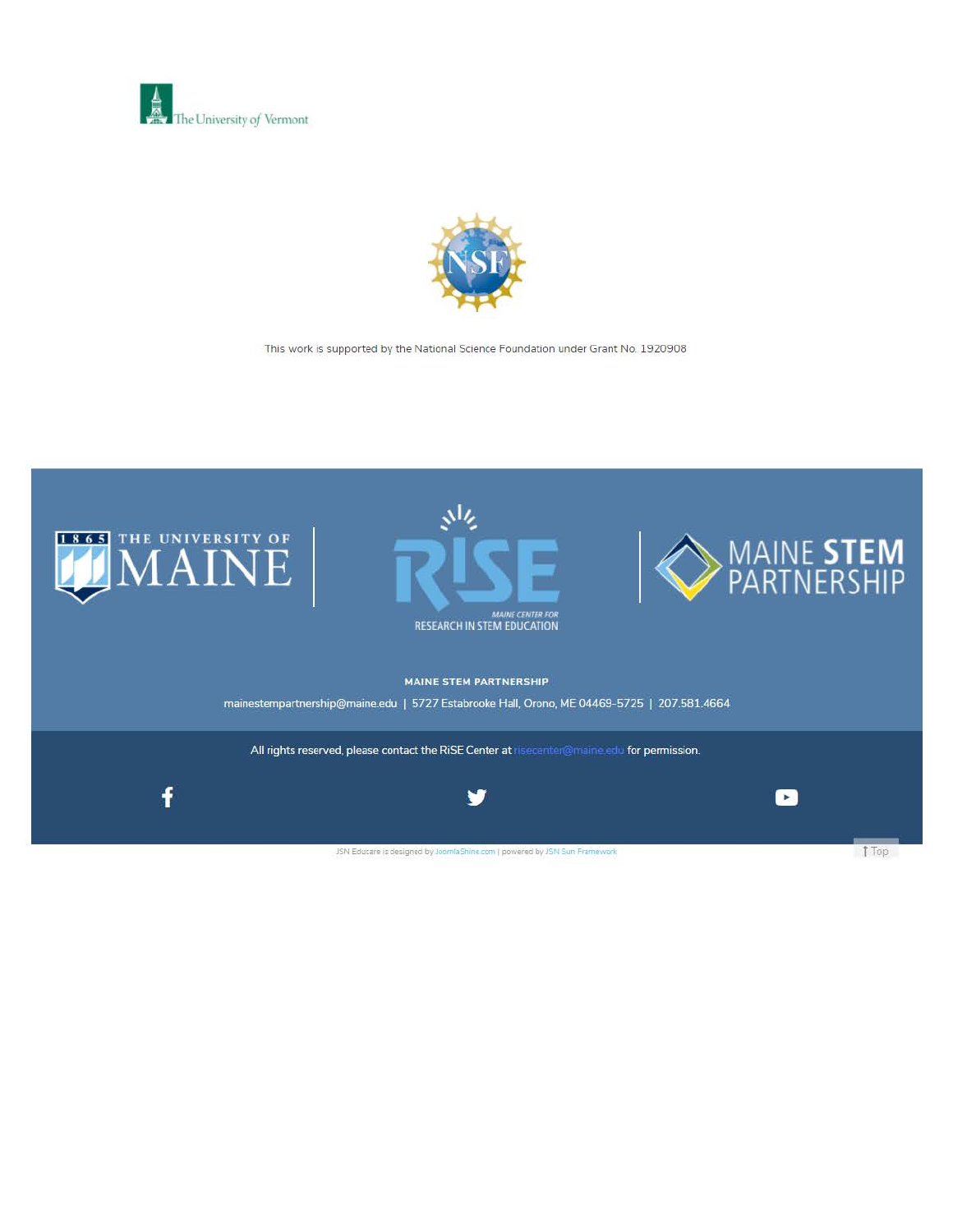



**f ., a**  & LOG IN

Search ...

HOME ABOUT PROFESSIONAL LEARNING RESOURCES RESEARCH v EVENTS NEWS CONTACT DONATE

# **NSF TEACHING FELLOWS**

The National Science Foundation (NSF) Teaching Fellowship Program, funded through NSF's Noyce Program, is an opportunity for graduate students in the Master of Science in Teaching program beginning their  $t$ eaching career as a science and/or mathematics teacher at a middle school or high school in Maine.



# **THE PROGRAM**

The goal of this program is to build a strong community of new science and mathematics teachers, along with experienced leading teachers who serve as mentors. This community meets regularly to share achievements and challenges of teaching STEM disciplines and works together to hone their craft of teaching in self-selected areas. This program supports early teachers in making a successful transition from pre-service teacher to teacher. In the later years of the program, these new teachers will have access to leadership training opportunities.

# **COMMUNITY MEMBERS**

| Ken Akiha        | Mia Callahan       | Grace Coffe   | Erin Doran       |
|------------------|--------------------|---------------|------------------|
| Jennifer Dunham  | <b>Billy Ferm</b>  | Katie Flavin  | Cameron Fudge    |
| Gabrielle Holt   | Nick Innis         | Justin Lewin  | Reilly Romanoski |
| David Rondeau    | Chrissy Siddons    | Lauren Swalec | Emma Toth        |
| Betsy Trenckmann | Stephanie Virgilio | Joe Walter    | Isaac Walton     |
|                  |                    |               |                  |

Sam Ward